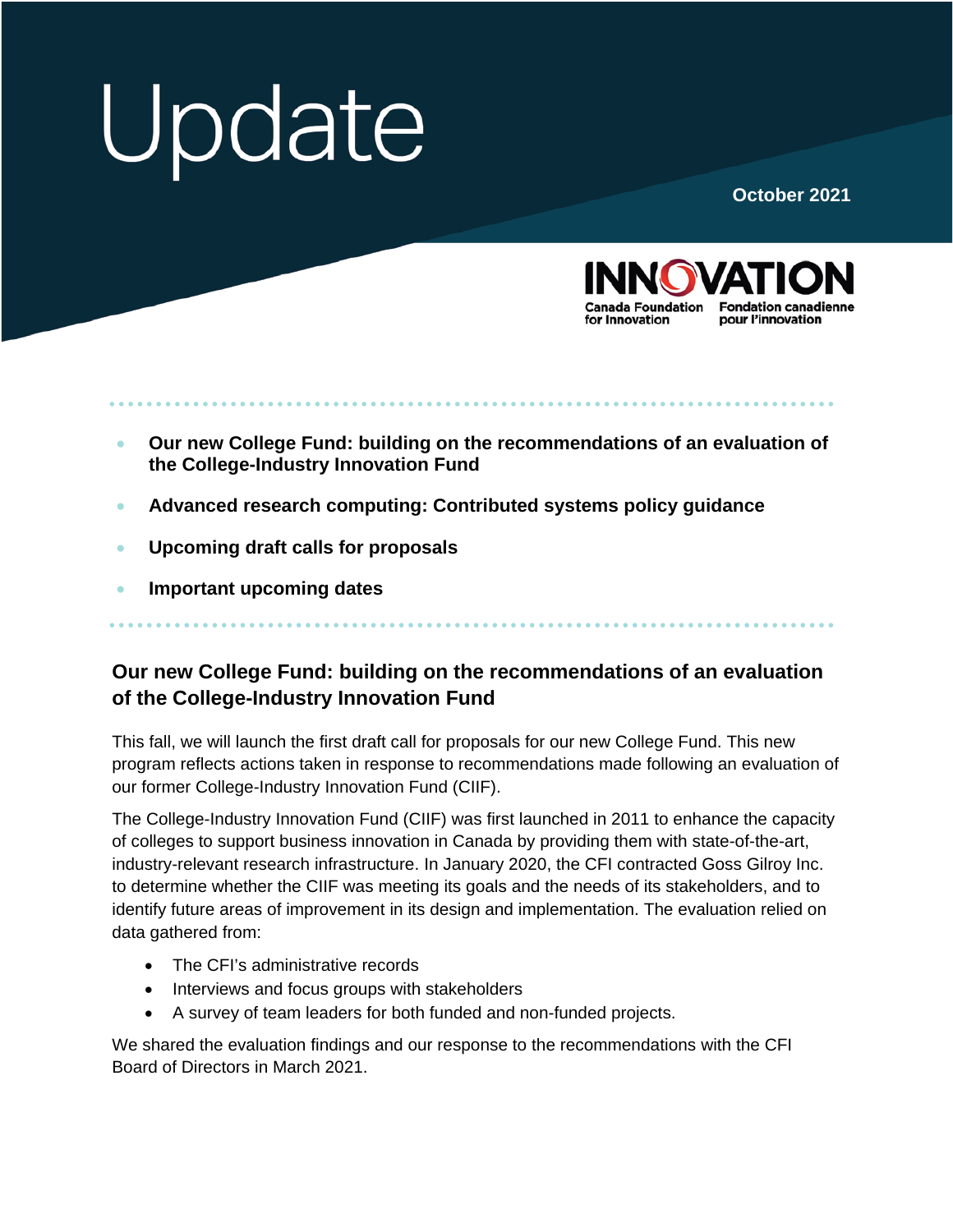## <span id="page-1-0"></span>pdate

Key findings from the study were:

- The CIIF addresses the needs of institutions with an established research capacity and partnerships with the private sector. More than 90 percent of survey respondents agreed that the CIIF aligns with, and responds to, the needs of their institution.
- The availability of research infrastructure is fundamental to meeting the needs of colleges' industry partners.
- The majority of respondents were satisfied with the application and review process including: the timeline and timing of competitions; the notice of intent process; the support and information provided by the CFI; the clarity, transparency and fairness of the review process; and the feedback received from CFI on their application.

The evaluation report contained four recommendations that focus on:

- Designing the fund to take into consideration the capacity of colleges to apply for and access funding
- Ensuring that fund objectives and parameters accommodate a broad and diverse range of applied research across various disciplines, and with various types of partners (to that end, we renamed the CIIF to the "College Fund")
- Clarifying access to support from the fund for small- and medium-sized projects
- Analyzing the composition of review committees for the fund to ensure balance and representativeness.

These recommendations were integrated in the new College Fund with a view of continuing to serve the evolving needs of the community.

#### **Advanced research computing: Contributed systems policy guidance**

Operational funding for the national advanced research computing (ARC) platform is transitioning from the CFI's Major Science Initiative (MSI) Fund to the Digital Research Alliance of Canada (the Alliance, formerly NDRIO). In response, ISED, the Compute Canada Federation (CCF), the CFI and the Alliance have refreshed the guidelines for integrated hardware (contributed systems). The Renewed Policy Guidance on Integrated Hardware (Contributed Systems) is available on the [Alliance website](https://engagedri.ca/funding-opportunities/advanced-research-computing-infrastructure)**.** 

The Alliance is working to establish an internal process and documentation for consultations with the institutions on CFI infrastructure awards for advanced research computing. When it is ready, the Alliance will share the final process with the research community, including CFI liaisons and contacts.